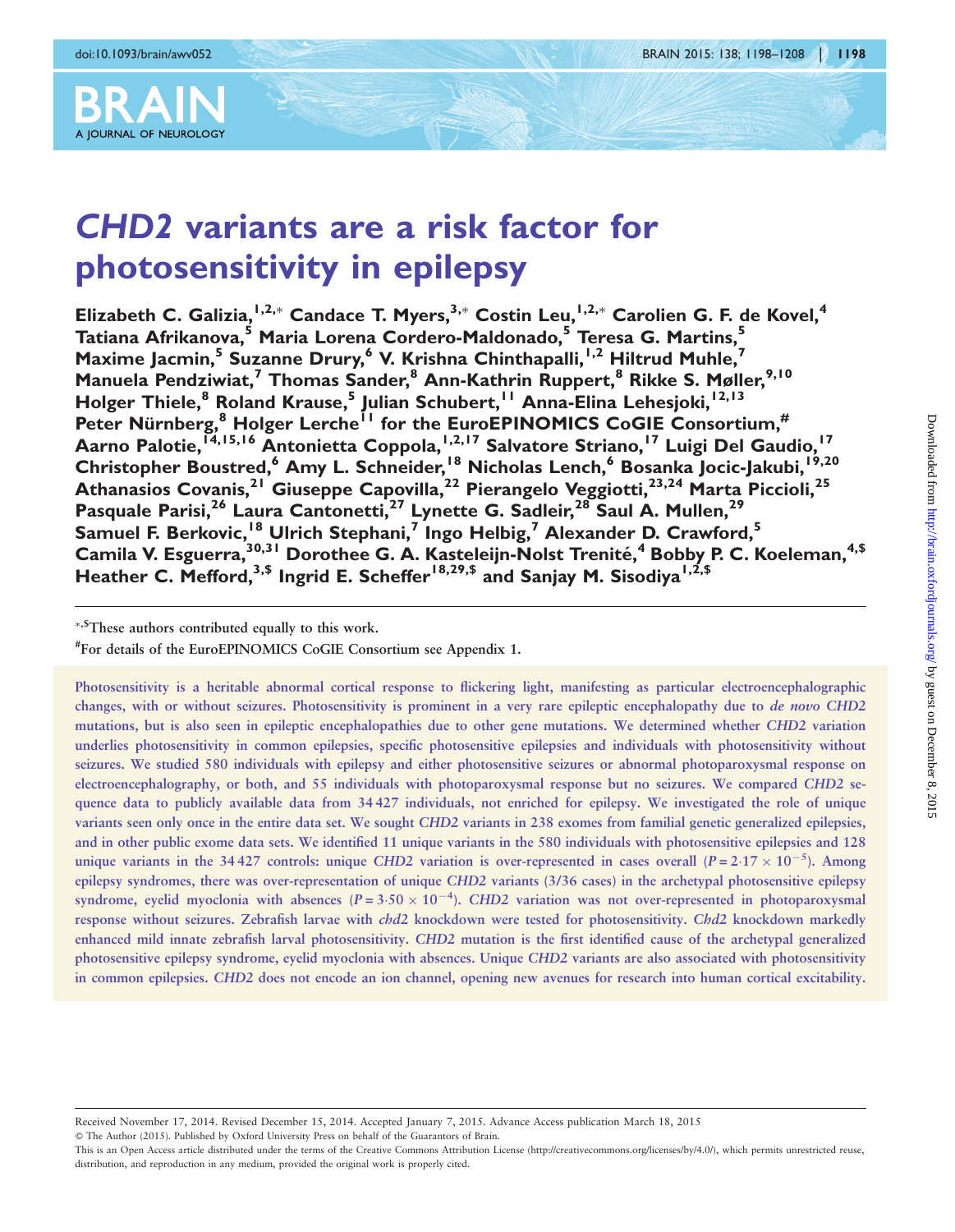- 1 NIHR Biomedical Research Centre Department of Clinical and Experimental Epilepsy, UCL Institute of Neurology, National Hospital for Neurology and Neurosurgery, Queen Square, London, UK
- 2 Epilepsy Society, Bucks, UK
- 3 Department of Paediatrics, University of Washington, USA
- 4 Department of Medical Genetics Research, University Medical Centre Utrecht, The Netherlands
- 5 Luxembourg Centre for Systems Biomedicine, University of Luxembourg, Esch-sur-Alzette, Luxembourg
- 6 North East Thames Regional Genetics Laboratories, Great Ormond Street Hospital for Children NHS Foundation Trust, London, UK
- 7 Department of Neuropaediatrics, University Medical Centre Schleswig-Holstein and Christian-Albrechts-University of Kiel, Kiel, Germany
- 8 Cologne Centre for Genomics, University of Cologne, Cologne, Germany
- 9 Danish Epilepsy Centre, Dianalund, Denmark
- 10 Institute for Regional Health Services, University of Southern Denmark, Odense, Denmark
- 11 Deptartment of Neurology and Epileptology, Hertie Institut for Clinical Brain Research, Tübingen, Germany
- 12 Folkhälsan Institute of Genetics and Neuroscience Centre, University of Helsinki, Helsinki, Finland
- 13 Research Programs Unit, Molecular Neurology, University of Helsinki, Helsinki, Finland
- 14 Wellcome Trust Sanger Institute, Wellcome Trust Genome Campus, Hinxton, Cambridgeshire, UK
- 15 Institute for Molecular Medicine Finland, University of Helsinki, Helsinki, Finland
- 16 Program in Medical and Population Genetics and Genetic Analysis Platform, The Broad Institute of MIT and Harvard, Cambridge, USA
- 17 Epilepsy Centre, Neurology Department, Federico II University of Naples, Naples, Italy
- 18 Department of Medicine, University of Melbourne, Austin Health, Melbourne, Australia
- 19 Department of Child Neurology, Paediatric Clinic, Clinical Centre Nis, Serbia
- 20 Department of Paediatric Neurology, Paediatric Clinic, Al Sabah Hospital, Kuwait
- 21 Neurology Department, The Children's Hospital Agia Sophia, Athens, Greece
- 22 Epilepsy Centre 'C. Poma Hospital', Mantova, Italy
- 23 Department of Child Neurology and Psychiatry C. Mondino National Neurological Institute, Via Mondino, 2, 27100, Pavia, Italy
- 24 Brain and Behaviour Department, University of Pavia, Pavia, Italy
- 25 Neurophysiopathology Unit, San Filippo Neri Hospital, Rome, Italy
- 26 Child Neurology, NESMOS Department, Faculty of Medicine and Psychology, Sapienza University, Rome, Italy
- 27 Neurorehabilitation Unit, Department of Neuroscience and Neurorehabilitation, IRCCS, Bambino Gesu' Children's Hospital, Rome, Italy
- 28 Department of Paediatrics and Child Health, School of Medicine and Health Sciences, University of Otago, Wellington, New Zealand
- 29 Florey Institute of Neurosciences and Mental Health, and Department of Paediatrics, University of Melbourne, Royal Children's Hospital, Melbourne, Australia
- 30 Chemical Neuroscience Group, Biotechnology Centre of Oslo, University of Oslo, Oslo, Norway
- 31 Laboratory for Molecular Biodiscovery, University of Leuven, Leuven, Belgium

Correspondence to: Sanjay M Sisodiya,

Department of Clinical and Experimental Epilepsy, UCL Institute of Neurology, Queen Square, London, WC1N 3BG, UK E-mail: s.sisodiya@ucl.ac.uk Correspondence may also be addressed to:

Ingrid E. Scheffer, Epilepsy Research Centre, Austin Health, 245 Burgundy St, Heidelberg, Victoria 3081, Australia E-mail: scheffer@unimelb.edu.au

Heather C. Mefford, Department of Pediatrics, Division of Genetic Medicine, 1959 NE Pacific St., Box 356320, Seattle, WA 98195, USA E-mail: hmefford@uw.edu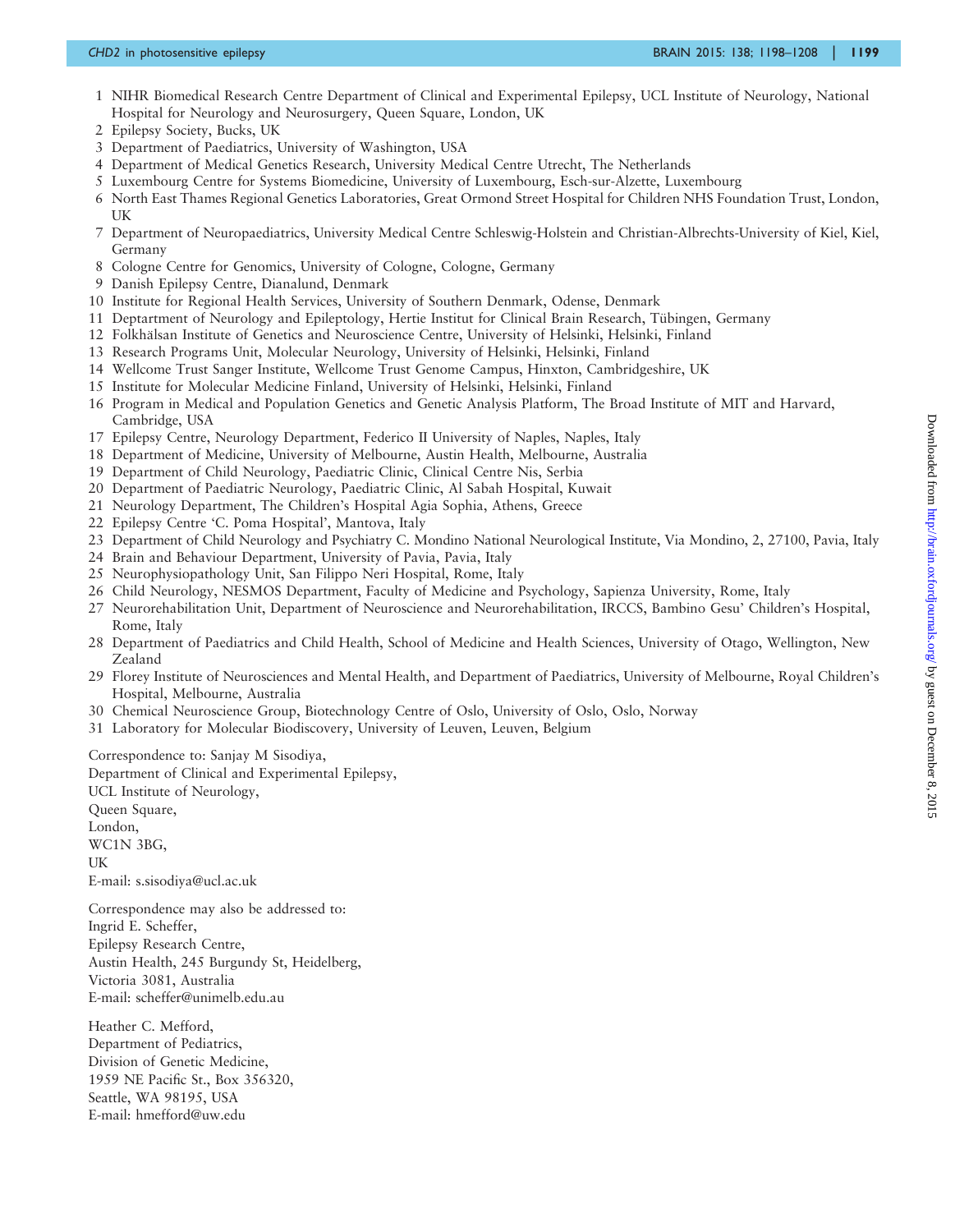Bobby P. C. Koeleman, Medical Genetics, University Medical Center Utrecht, Universiteitsweg 100, 3584 CG, The Netherlands E-mail: b.p.c.koeleman@umcutrecht.nl

Keywords: photosensitive; seizure; eyelid myoclonia with absences

Abbreviations:  $dpf = day$  post-fertilization;  $EMA = \text{eyclic}$  myoclonia with absences;  $Exact = Exome$  Aggregation Consortium; GGE = genetic generalized epilepsy

#### Introduction

Photosensitivity is a heritable abnormal cortical response to flickering light, often manifesting as EEG changes called a photoparoxysmal response (Walter et al[., 1946\)](#page-9-0). Photoparoxysmal response may occur with seizures, and in normal subjects, or with neuropsychiatric disorders (So [et al](#page-9-0)., [1993](#page-9-0)). The photoparoxysmal response is age-dependent: prevalence in healthy children is between 1.4 and 8.3%, dropping to  $<$  1% in adults ([Gregory](#page-8-0) et al., 1993; [Quirk](#page-9-0) et al., [1995](#page-9-0); [Kasteleijn-Nolst Trenite](#page-9-0) et al., 2003; [Verrotti](#page-9-0) et al., [2012](#page-9-0)). Photosensitive epilepsy is a reflex epilepsy, with seizures triggered by visual stimuli. A population-based study in Great Britain determined that the annual incidence of epilepsy with photoparoxysmal response was 1.1 per 100 000 in the overall population, and 5.7 per 100 000 between 7 and 19 years of age (Quirk et al[., 1995\)](#page-9-0). About 40% of people with photosensitive epilepsy only have seizures on exposure to visual stimuli. Photosensitive seizures also feature in specific epilepsy syndromes, with other seizure types, and in nonsyndromic epilepsies. Examples include juvenile myoclonic epilepsy (Tauer et al.[, 2005](#page-9-0); [Koeleman](#page-9-0) et al., 2013; [Taylor](#page-9-0) et al.[, 2013\)](#page-9-0), other genetic generalized epilepsies (GGE) (Taylor et al.[, 2013](#page-9-0)), idiopathic photosensitive occipital epilepsy, and other focal (Taylor et al.[, 2004](#page-9-0); Lu [et al.](#page-9-0), [2008](#page-9-0)), symptomatic occipital, and progressive myoclonic, epilepsies. The archetypal photosensitive syndrome is eyelid myoclonia with absences (EMA), a GGE characterized by rapid eyelid jerks and upward eyeball deviation on eye closure: photosensitivity is an essential feature (Sadleir et al.[, 2012\)](#page-9-0).

The photoparoxysmal response is highly heritable [\(Waltz](#page-9-0) [and Stephani, 2000;](#page-9-0) Tauer et al.[, 2005; Taylor](#page-9-0) et al., [2013](#page-9-0)). The genetics are complex: no single gene has been implicated despite linkage to several loci and formal metaanalysis (Tauer et al.[, 2005](#page-9-0); [De Kovel](#page-8-0) et al., 2010; [Verrotti](#page-9-0) et al.[, 2012](#page-9-0)). Photosensitive epilepsies also have complex genetic architecture (Sadleir et al.[, 2012; Taylor](#page-9-0) et al., [2013](#page-9-0)), with several linked loci ([De Kovel](#page-8-0) et al., 2010). Photosensitivity is a trait found in many syndromes, inheritable separately from epilepsy ([Newmark and Penry,](#page-9-0) [1979](#page-9-0)). It is unclear whether isolated photoparoxysmal re-sponse is a risk factor for epilepsy ([De Kovel](#page-8-0) et al., 2010; [Verrotti](#page-9-0) et al., 2012).

Photosensitivity occurs in some epileptic encephalopathies, such as Dravet syndrome due to mutation in SCN1A and encephalopathy associated with mutation in CHD2 (Carvill et al.[, 2013](#page-8-0)). Published data do not allow determination of whether the photosensitivity in these conditions is due to the underlying gene mutation or to the epileptic encephalopathy per se. CHD2 encodes chromodomain helicase DNA-binding protein 2, involved in transcriptional regulation. Additional attention was drawn to CHD2 as a candidate photosensitive epilepsy gene as the only shared gene within several reported overlapping copy number variants of the chromosome 15q26.1 region associated with complex phenotypes including epilepsy with photosensitivity. Eight patients with de novo deletions of 15q26 encompassing part or all of CHD2 have been reported ([Veredice](#page-9-0) et al., 2009; [Dhamija](#page-8-0) et al., 2011; [Capelli](#page-8-0) et al.[, 2012](#page-8-0); Lund et al.[, 2013; Mullen](#page-9-0) et al., 2013; Chénier et al.[, 2014](#page-8-0)). We and others subsequently showed 6/500 epileptic encephalopathy cases had de novo CHD2 mutations (Carvill et al.[, 2013; Epi4K Consortium](#page-8-0) et al., 2013; Suls *et al.*[, 2013;](#page-9-0) Lund *et al.*[, 2014\)](#page-9-0), and recently showed that clinical photosensitivity was prominent in the rare CHD2-associated myoclonic encephalopathy [\(Thomas](#page-9-0) et al[., 2015](#page-9-0)).

These findings led us to hypothesize that CHD2 disruption would be associated with common forms of photosensitive epilepsy or photosensitivity manifesting as a photoparoxysmal response alone.

#### Materials and methods

Written informed consent was obtained from patients or parents/guardians for minors or those with intellectual disability. The study was approved by relevant institutional ethics committees.

We defined photosensitive epilepsy as the presence of a photoparoxysmal response (Kasteleijn-Nolst Trenité et al., [2012\)](#page-8-0) with a history of epilepsy, or seizures reproducibly induced by flickering light. The photoparoxysmal response per se was not an essential inclusion requirement in every patient with epilepsy because age, state (e.g. sleep deprivation) and antiepileptic medication affect its detectability. To test the effect of CHD2 variation beyond the epileptic encephalopathies alone, we included a broad range of epilepsy types. Recruitment was from nine countries (see [Supplementary](http://brain.oxfordjournals.org/lookup/suppl/doi:10.1093/brain/awv052/-/DC1)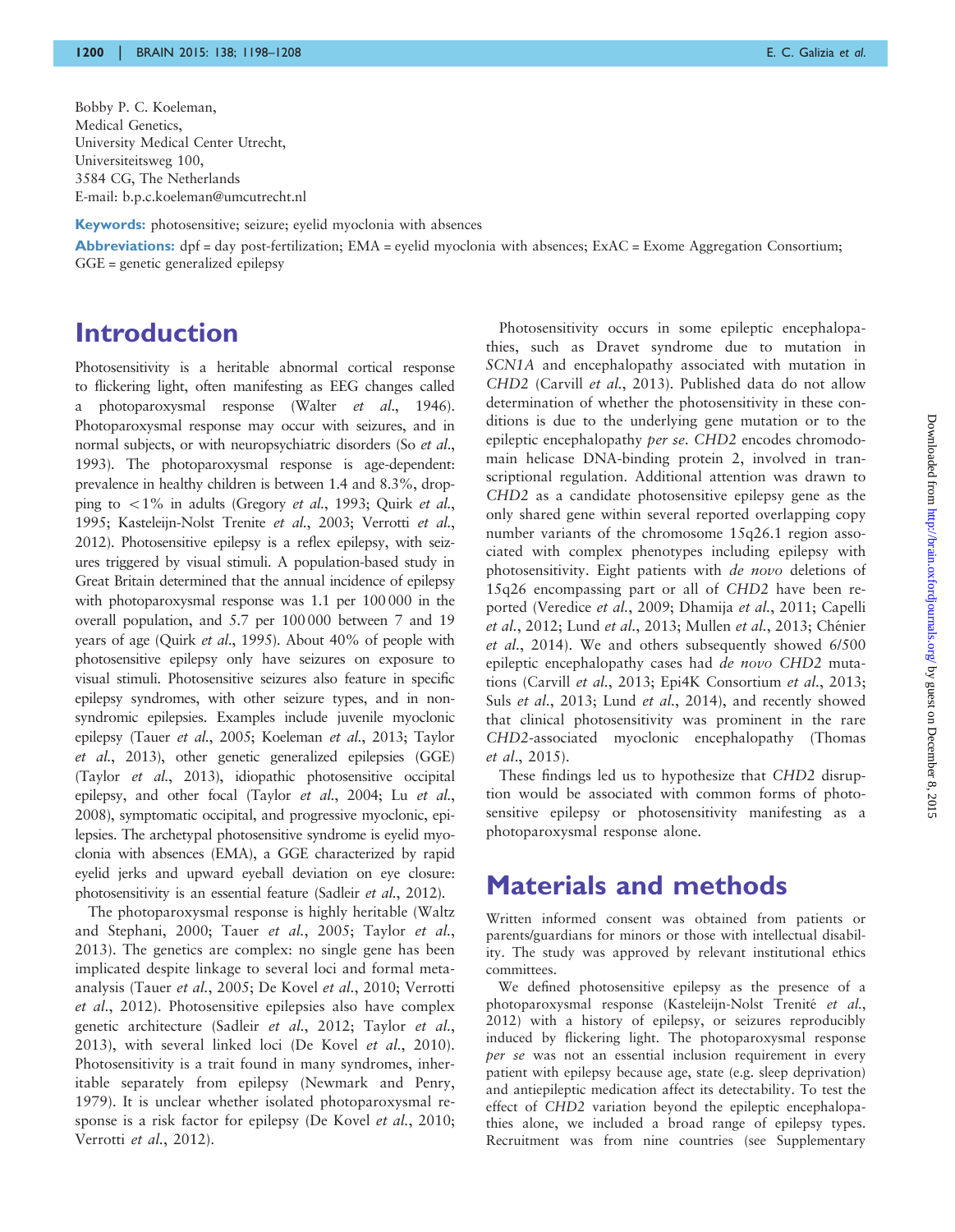[material](http://brain.oxfordjournals.org/lookup/suppl/doi:10.1093/brain/awv052/-/DC1) for details) (Tauer et al.[, 2005](#page-9-0); Lu et al.[, 2008; Taylor](#page-9-0) et al.[, 2013\)](#page-9-0). The cohort included 36 patients with EMA: all had photoparoxysmal response. We sequenced CHD2 in 580 people with photosensitive epilepsy and 55 people with photoparoxysmal response but no history of seizures. All patients were of European ancestry. The phenotypic distribution is given in Table 1.

We evaluated data from two additional exome-sequenced cohorts of GGE patients, to determine the role of CHD2 variation in GGE per se, independent of photoparoxysmal response. Not all patients in these cohorts had been formally assessed for photoparoxysmal response. These two groups were the Complex Genetics of Idiopathic Epilepsies Consortium (CoGIE) cohort of 238 probands with familial GGE [\(Supplementary material\)](http://brain.oxfordjournals.org/lookup/suppl/doi:10.1093/brain/awv052/-/DC1), and a published cohort of 118 patients with GGE [\(Heinzen](#page-8-0) et al., 2012).

Targeted sequencing of CHD2 was undertaken either using Illumina TruSeq Custom Amplicon<sup>TM</sup> (TSCA) or molecular inversion probes (see [Supplementary material](http://brain.oxfordjournals.org/lookup/suppl/doi:10.1093/brain/awv052/-/DC1) for details). Whole exome sequencing [\(Supplementary material\)](http://brain.oxfordjournals.org/lookup/suppl/doi:10.1093/brain/awv052/-/DC1) was performed on five EMA samples. Coverage data for all experiments are provided in the [Supplementary material](http://brain.oxfordjournals.org/lookup/suppl/doi:10.1093/brain/awv052/-/DC1). Only variants confirmed by a second method (Sanger sequencing or a second independent molecular inversion probe capture, see [Supplementary material\)](http://brain.oxfordjournals.org/lookup/suppl/doi:10.1093/brain/awv052/-/DC1) were used in analyses.

The Exome Aggregation Consortium (ExAC) formed a large control population of disease and population genetic studies (ExAC, Cambridge, USA; URL:<http://exac.broadinstitute.org> accessed October 2014; non-Finnish European samples only used), giving the best available population frequency of CHD2 variants of interest. Detailed phenotypic data are not available for these individuals; some might, if tested, have or have had photoparoxysmal response or a history of photosensitive seizures. These unselected cases are unlikely to harbour more than the best estimates of photoparoxysmal response prevalence in the general population (1.4%) ([Kasteleijn-Nolst Trenite](#page-9-0) et al., 2003).

We focused on unique variants, in our cohort and in ExAC: this is a well-established approach (Carvill et al.[, 2013](#page-8-0); [Cnossen](#page-8-0) et al., 2014; Wain et al.[, 2014\)](#page-9-0). We hypothesized

Table 1 Distribution of cases by continental origin and broad syndromic classification

|            | <b>Syndrome</b> |       |       |                                |  |  |  |
|------------|-----------------|-------|-------|--------------------------------|--|--|--|
| Cohort     | <b>GGE</b>      | Focal | Other | <b>PPR</b> without<br>epilepsy |  |  |  |
| European   | 249             | 24    | 32    | 55                             |  |  |  |
| Australian | $230*$          | $35*$ | Н     | 0                              |  |  |  |
| Total      | 479*            | 59*   | 43    | 55                             |  |  |  |

European includes epilepsy cases from Germany (90), Italy (82), The Netherlands (75), Greece (34), Serbia (17), UK (5) and Denmark (2).

GGE = genetic generalized epilepsies, including GGE for which other information was not available, and, where classified, juvenile myoclonic epilepsy, juvenile absence epilepsy, childhood absence epilepsy, early-onset absence epilepsy, epilepsy with myoclonic atonic seizures, epilepsy with generalized tonic-clonic seizures only, and EMA. Focal includes all types of focal epilepsies, including idiopathic photosensitive occipital lobe epilepsy (IPOE). \*One Australian patient evolved from a GGE to a focal epilepsy. Other includes Lennox-Gastaut syndrome, epilepsy due to tuberous sclerosis, epilepsy with electrical status epilepticus in sleep and epilepsies otherwise unclassified: none of these particular cases had unique CHD2 variants.

an over-representation of unique variants in our cohort compared with the phenotypically-unselected ExAC cohort. We defined unique variants as those that occurred in one individual only, in cases and controls (from ExAC) considered together, that were non-synonymous, splice-site or frameshift. We used several methods for prediction of the functional consequences of unique variants in cases ([Supplementary mater](http://brain.oxfordjournals.org/lookup/suppl/doi:10.1093/brain/awv052/-/DC1)[ial\)](http://brain.oxfordjournals.org/lookup/suppl/doi:10.1093/brain/awv052/-/DC1). We defined 'rare' variants as those with a minor allele frequency  $\langle 1\% \rangle$  in the non-Finnish European ExAC samples.

We undertook functional studies. To test functional consequences of Chd2 loss in zebrafish, we used the chd2 E2I2 morpholino reported previously (Suls et al.[, 2013\)](#page-9-0). Briefly, morpholino (12 ng) was microinjected into 1- to 2-cell-stage embryos of the AB (wild-type) strain. Embryos were raised in a dark incubator. At 1 day post-fertilization (dpf), embryos were prepared using the least possible amount of light. In parallel, control non-injected embryos from the same clutch of eggs were processed in the same manner. At 4 dpf, optic tectal field recordings were performed (Suls et al.[, 2013\)](#page-9-0) [\(Supplementary material\)](http://brain.oxfordjournals.org/lookup/suppl/doi:10.1093/brain/awv052/-/DC1). The first 10 s of recording were performed in minimal light in order to place the needle. Immediately following these first 10 s, recordings were performed in the dark for five minutes. At the end of this 5 min period, a very bright light was switched on ('light ON' state; six times the standard brightness level used for needle placement), and recording continued for 5 min. A paroxysm of high-frequency activity (200–500 Hz) with amplitude  $>3$ times background level, either spontaneous or evoked by light, was defined as a polyspiking episode.

#### **Statistics**

We performed a two-tailed Fisher's exact test to determine whether the burden of unique variants in our case cohorts was greater than expected compared to ExAC controls. We examined the frequency of all rare variants in the entire cohort, and the frequency of unique variants only separately in patients with EMA, patients with GGE excluding EMA, and patients with focal epilepsies. The threshold for significance was set at  $P < 0.01$ , applying Bonferroni correction for these five comparisons. For the single separate comparison of cases with photoparoxysmal response without epilepsy and ExAC, significance was set at  $P < 0.05$ . For zebrafish data, comparison of the parameters of spiking activity (dark versus light condition) for each treatment group was performed using the Mann-Whitney test.

#### **Results**

We identified 22 rare variants [\(Supplementary Table 1\)](http://brain.oxfordjournals.org/lookup/suppl/doi:10.1093/brain/awv052/-/DC1) in the cohort of patients with photosensitive epilepsy: 11 were unique [\(Table 2](#page-4-0)). There was a significant difference  $(P = 2.17 \times 10^{-5})$  in unique variant frequency between cases (11/580 cases; 11/1160 alleles; 0.95%) and controls (128/68 854 alleles; 0.19%). The unique variants in the cases were all well covered in ExAC controls ([Supplementary material](http://brain.oxfordjournals.org/lookup/suppl/doi:10.1093/brain/awv052/-/DC1)). The 11 unique variants in cases were also absent from additional data sets: Exome Variant Server (<http://evs.gs.washington.edu/EVS/>), 1000 Genomes data set [\(http://www.1000genomes.org/](http://www.ncbi.nlm.nih.gov/SNP)), and dbSNP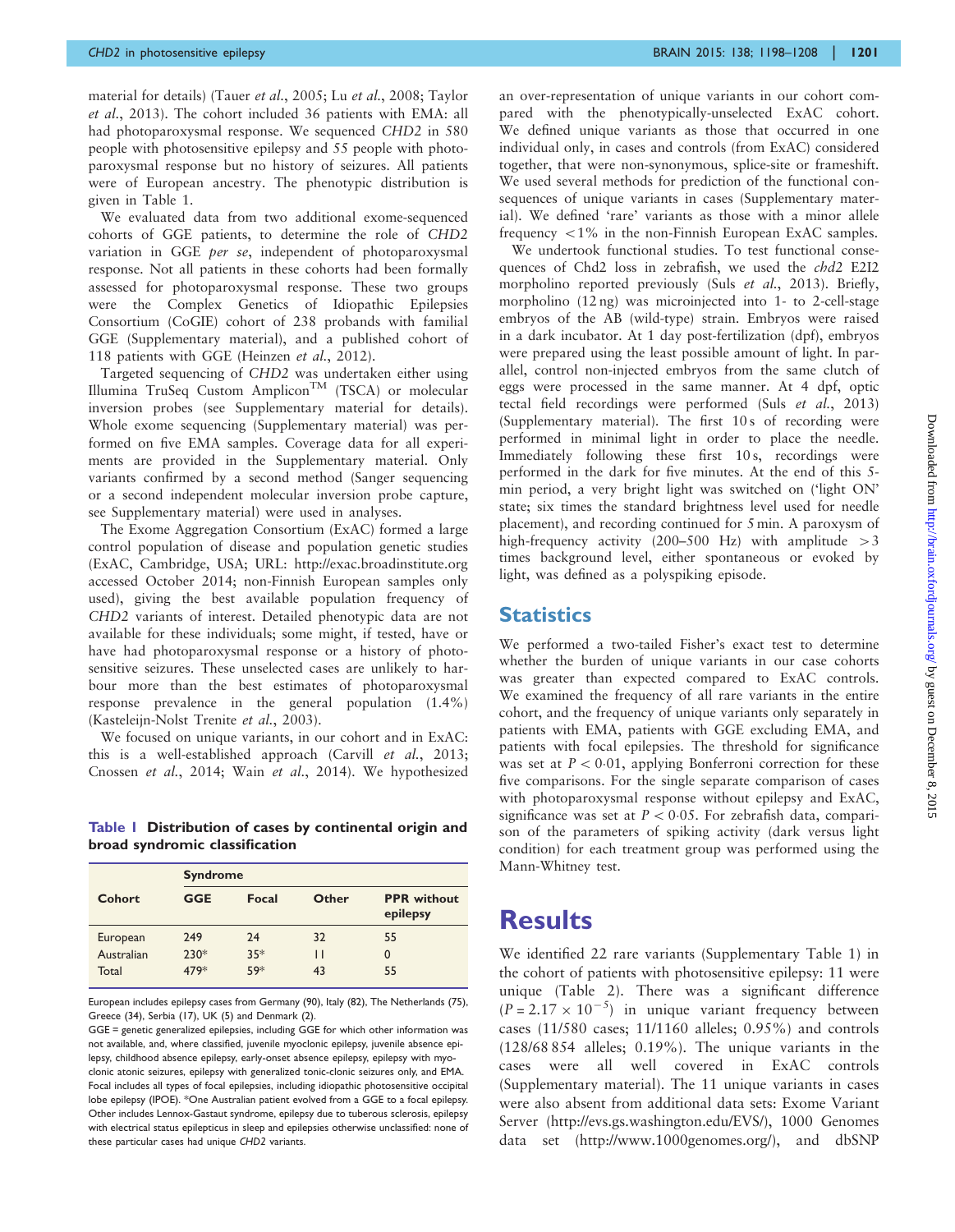<span id="page-4-0"></span>[\(http://www.ncbi.nlm.nih.gov/SNP](http://www.ncbi.nlm.nih.gov/SNP)). There was no difference in the overall burden of rare CHD2 variants in cases compared to controls [22/1160 alleles (1.90%) versus 1236/68854 alleles  $(1.80\%)$  respectively;  $P = 0.74$ . We provide data on the frequency of variants in CHD2 in cases and controls according to various thresholds in the [Supplementary Table 2.](http://brain.oxfordjournals.org/lookup/suppl/doi:10.1093/brain/awv052/-/DC1) [Figure 1](#page-5-0) shows all previouslyreported variants and all unique variants identified in our cases.

We investigated the predicted deleteriousness of the 11 unique variants in the cases (Table 2). Eight of 11 unique variants (73%) had scaled CADD scores  $> 10$ , placing them in the top 10% most deleterious single nucleotide variants; as a group, the 11 variants had a mean scaled CADD score of 32.6, ranking higher than 99.95% of all possible human single nucleotide variants [\(Kircher](#page-9-0) et al., 2014).

Next, we analysed variation by epilepsy type. The archetypal photosensitive GGE syndrome EMA had the highest frequency of unique variants, found in 3/36 patients, more than expected compared to ExAC controls (3/72 alleles versus 128/68 854 alleles)  $(P = 3.50 \times 10^{-4})$ . As a post hoc comparison, the frequency of unique variants (4.2%) in the small EMA group is considerably greater than in our overall cohort excluding EMA  $(0.74\%)$   $(P = 0.026)$ .

Notably, two of three EMA variants were frameshift, compared to 9/128 unique variants in ExAC. One EMA variant was shown to have arisen de novo, strengthening its role in causation of the phenotype.

For all GGE excluding EMA, we found no significant difference compared to ExAC (4/888 alleles versus 128/ 68 854 alleles,  $P = 0.089$ ). We also did not find significant over-representation in focal epilepsies compared with ExAC (2/118 alleles versus 128/68 854 alleles;  $P = 0.021$ ). One case was included in both GGE and focal epilepsy cohorts, as the phenotype evolved from early-onset absence epilepsy to idiopathic photosensitive occipital epilepsy (Patient 11, Table 2). One of 55 (1.82%) individuals with photoparoxysmal response but no seizures had a unique CHD2 variant (Table 2 and [Fig. 1\)](#page-5-0): this did not represent overrepresentation compared to ExAC (1/110 alleles versus 128/68 854 alleles;  $P = 0.186$ ). This case has not developed epilepsy by the age of 18 years. We provide 99% confidence intervals (CI) (accounting for multiple comparisons) for all these comparisons in [Table 3.](#page-5-0)

To investigate whether CHD2 may be associated with the broader phenotype of GGE rather than photosensitive epilepsies specifically, we tested whether rare variants in CHD2 were enriched in patients with GGE, with or

| Case<br>ID     | <b>Position</b><br>(NCBI.37) |                         | Consequence cDNA change Protein | change       | <b>Computational</b><br><b>Analysis</b><br><b>Score (PolyPhen-2;</b><br>SIFTindel; SIFT;<br>splice-site<br>inference) | <b>CADD</b><br>scores<br>(PHRED<br>scaled) | diagnosis                                                                     | <b>Syndromic Comments</b>                          |
|----------------|------------------------------|-------------------------|---------------------------------|--------------|-----------------------------------------------------------------------------------------------------------------------|--------------------------------------------|-------------------------------------------------------------------------------|----------------------------------------------------|
| $\mathbf{I}$   | 15:93545502                  | Frameshift<br>deletion  | c.4233_4236del                  |              | p.E1412Gfs*64 Deleterious (0.858)                                                                                     | 44                                         | <b>GGE</b>                                                                    |                                                    |
| 2              | 15:93487750                  | Splice site             | c.1153 + $5G > A$               | <b>NA</b>    | No change in donor site                                                                                               | 8.124                                      | Unclassified                                                                  |                                                    |
| 3              | 15:93541780                  | <b>Missense</b>         | c.C3937G                        | p.R1313G     | Probably damaging (0.98)                                                                                              | 16.9                                       | Unclassified                                                                  |                                                    |
| $\overline{4}$ | 15:93543742                  | Missense                | $c$ .G4009T                     | p.A1337S     | Benign (0.001)                                                                                                        | 8.728                                      | <b>IPOE</b>                                                                   |                                                    |
| 5              | 15:93496808                  | Splice site             | c.1719 + $5G > A$               | <b>NA</b>    | Loss of donor site                                                                                                    | 15.74                                      | Unclassified                                                                  | Learning disability                                |
| 6              | 15:93528855                  | Missense                | $c$ .G3365C                     | p.S1122T     | Benign (0.01)                                                                                                         | 4.373                                      | GGE                                                                           |                                                    |
| $\overline{7}$ | 15:93540316                  | Frameshift<br>deletion  | c.3725delA                      | p.K1245Nfs*4 | Deleterious (0.858)                                                                                                   | 43                                         | <b>EMA</b>                                                                    | Autism;<br>nephrolithiasis;<br>migraine; scoliosis |
| 8              | 15:93545442                  | Frameshift<br>insertion | c.4173dupA                      |              | p.Q1392Tfs*17 Deleterious (0.85)                                                                                      | 38                                         | <b>EMA</b>                                                                    | De novo mutation                                   |
| 9              | 15:93482909                  | <b>Missense</b>         | $c$ .C653T                      | p.P218L      | Probably damaging (0.99)                                                                                              | 21.3                                       | <b>EMA</b>                                                                    | Inherited from<br>unaffected<br>mother             |
| 10             | 15:93543767                  | Missense                | c.G4034A                        | p.R1345Q     | Possibly damaging (0.8)                                                                                               | 33                                         | <b>IME</b>                                                                    |                                                    |
| $\mathbf{H}$   | 15:93563244                  | Nonsense                | c.C4909T                        | p.R1637X     | Probably damaging<br>(nonsense)                                                                                       | 49                                         | Phenotype<br>evolved<br>from<br>early-onset<br>absence<br>epilepsy<br>to IPOE | De novo mutation                                   |
| i.             | 15:93552396                  | Missense                | c.G4435A                        | p.V1479M     | Probably damaging (0.996) 27.9                                                                                        |                                            | PPR; febrile<br>seizures<br>only;<br>no epilepsy                              |                                                    |

Table 2 Patients found to have unique mutations in CHD2 and their clinical phenotypes

IPOE = idiopathic photosensitive occipital epilepsy; JME = juvenile myoclonic epilepsy; PPR = photoparoxysmal response.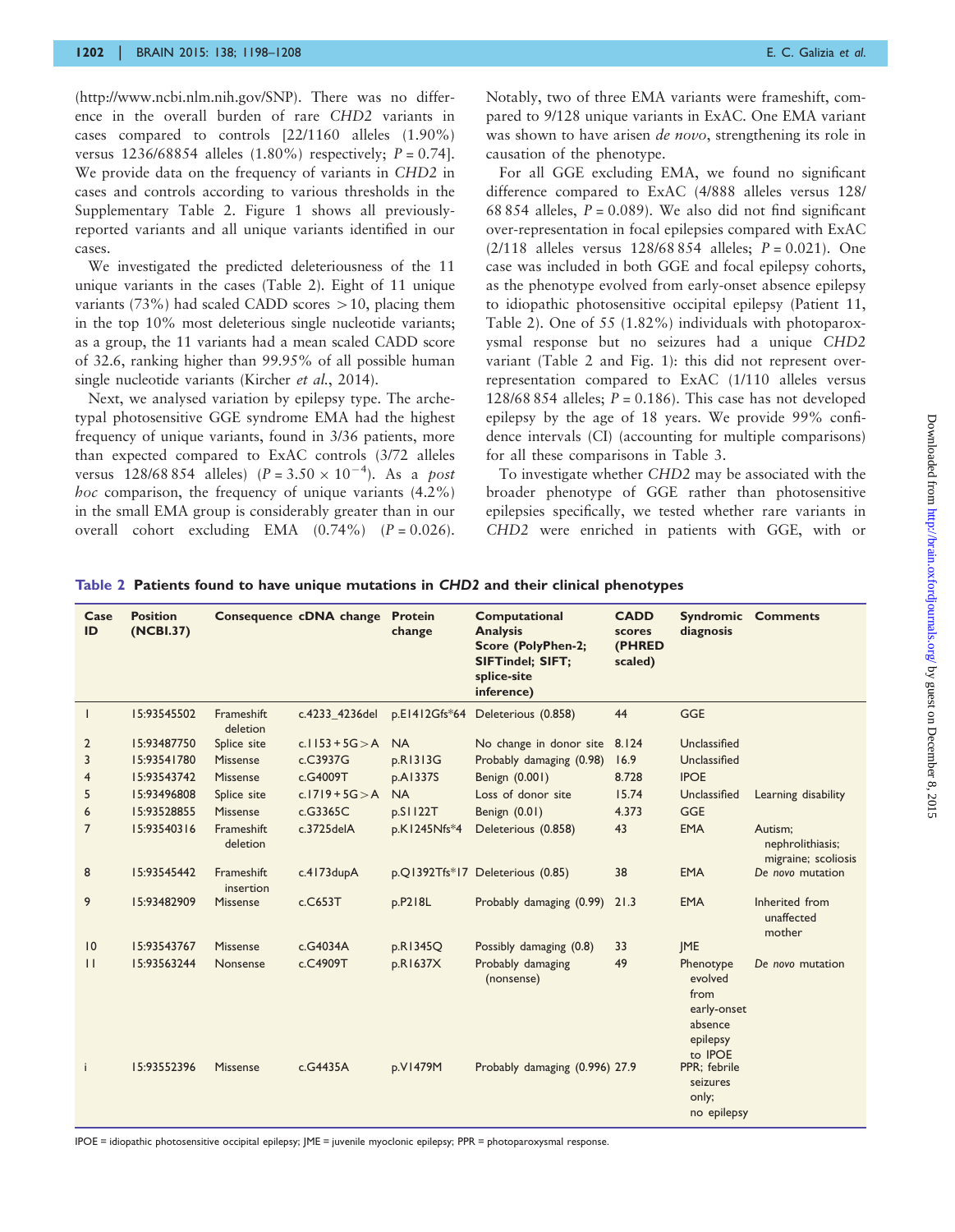<span id="page-5-0"></span>without photoparoxysmal response. Of 238 CoGIE GGE probands [\(Supplementary material\)](http://brain.oxfordjournals.org/lookup/suppl/doi:10.1093/brain/awv052/-/DC1), none had unique CHD2 variants (not seen in ExAC or our cases). There were no unique mutations in CHD2 in a previouslypublished cohort of 118 patients with GGE [\(Heinzen](#page-8-0) et al.[, 2012\)](#page-8-0).

To test functional consequences of Chd2 loss in zebrafish, we used the chd2 E2I2 morpholino reported previously (Suls et al.[, 2013\)](#page-9-0). As described, chd2 morpholinoinjected larvae displayed body curvature, excessive body pigmentation, and developmental delay (Suls [et al.](#page-9-0), [2013\)](#page-9-0). This phenotype was observed after 50% knockdown of chd2. All non-treated larvae appeared normal. Recordings were obtained from 15 morpholino-injected larvae and 10 sibling controls. In comparison to 7 dpf larvae ([Afrikanova](#page-8-0) et al., 2013), spikes from 4 dpf larvae were shorter in duration and displayed a higher frequency of oscillations in polyspike complexes. Due to these differences, spontaneous spiking in controls was not excluded, but also quantified. We analysed duration of discharges, number of discharges under light conditions, cumulative duration of spiking activity, and cumulative discharge frequency distribution. Representative recordings are shown in [Fig. 2.](#page-6-0)

In line with the previous findings (Suls et al.[, 2013\)](#page-9-0), the morpholino-injected larvae showed spontaneous abnormal burst discharges. There was a preferential occurrence during the light ON state (17 discharges in the dark versus 59 in the light). In the morpholino-injected group, 14/15 larvae had discharges during the light ON state; 7/15 larvae had spiking only during the 5-min light ON state, and 10/15 showed spiking activity within the first 3–5 s after the light ON. The average duration of any event (spike or polyspike discharge) in the morpholino-injected group fell during the light ON state [\(Fig. 3](#page-7-0)A), attributable to the fact that morpholino-injected larvae also displayed spontaneous polyspike discharges in the dark: the events

under light conditions were more heterogeneous (i.e. spontaneous polyspikes plus light-induced spiking), explaining reduced average duration. The average number of events/ larva significantly increased in the morpholino-injected group in the light opposed to the dark period; this was not seen in the control group ([Fig. 3](#page-7-0)B). A similar pattern was observed for cumulative duration of spiking activity ([Fig. 3C](#page-7-0)): morpholino-injected larvae showed a steep increase in polyspike discharges in the light ON state, not observed for controls. The larvae from the non-injected control group also reacted to the light ON state by displaying an initial locomotor response, with 7/10 displaying short spontaneous burst activity within 2–13s after the light was switched on. However, the overall distribution of event duration is different from that of morpholinoinjected larvae ([Fig. 3](#page-7-0)D): the controls' curve lies to the left of the morpholino-injected curve, indicating that the proportion of longer discharges is higher in the morpholino-injected group.

Table 3 Odds ratio for association with unique variants in CHD2 by phenotype, with 99% CI

|                                                               | P-value<br>(Fisher's<br>exact;<br>2-tailed) | Odds<br>ratio | Lower<br>99% CI | <b>Upper</b><br>bound of bound of<br>99% CI |
|---------------------------------------------------------------|---------------------------------------------|---------------|-----------------|---------------------------------------------|
| Whole photosensitive $2.17 \times 10^{-5}$<br>epilepsy cohort |                                             | 5.18          | 7.79            | 11.74                                       |
| <b>EMA</b> alone                                              | $3.50 \times 10^{-4}$                       | 24.36         | 5.06            | 117.38                                      |
| <b>GGE excluding EMA</b>                                      | 0.089                                       | 2.44          | 0.65            | 9.08                                        |
| Focal epilepsies                                              | 0.021                                       | 9.40          | 1.45            | 61.01                                       |
| Cases with PPR only                                           | 0.186                                       | 4.96          | 0.36            | 67.74                                       |

The associations with photosensitive epilepsy overall and with EMA alone are significant, as documented in the text. PPR = photoparoxysmal response.



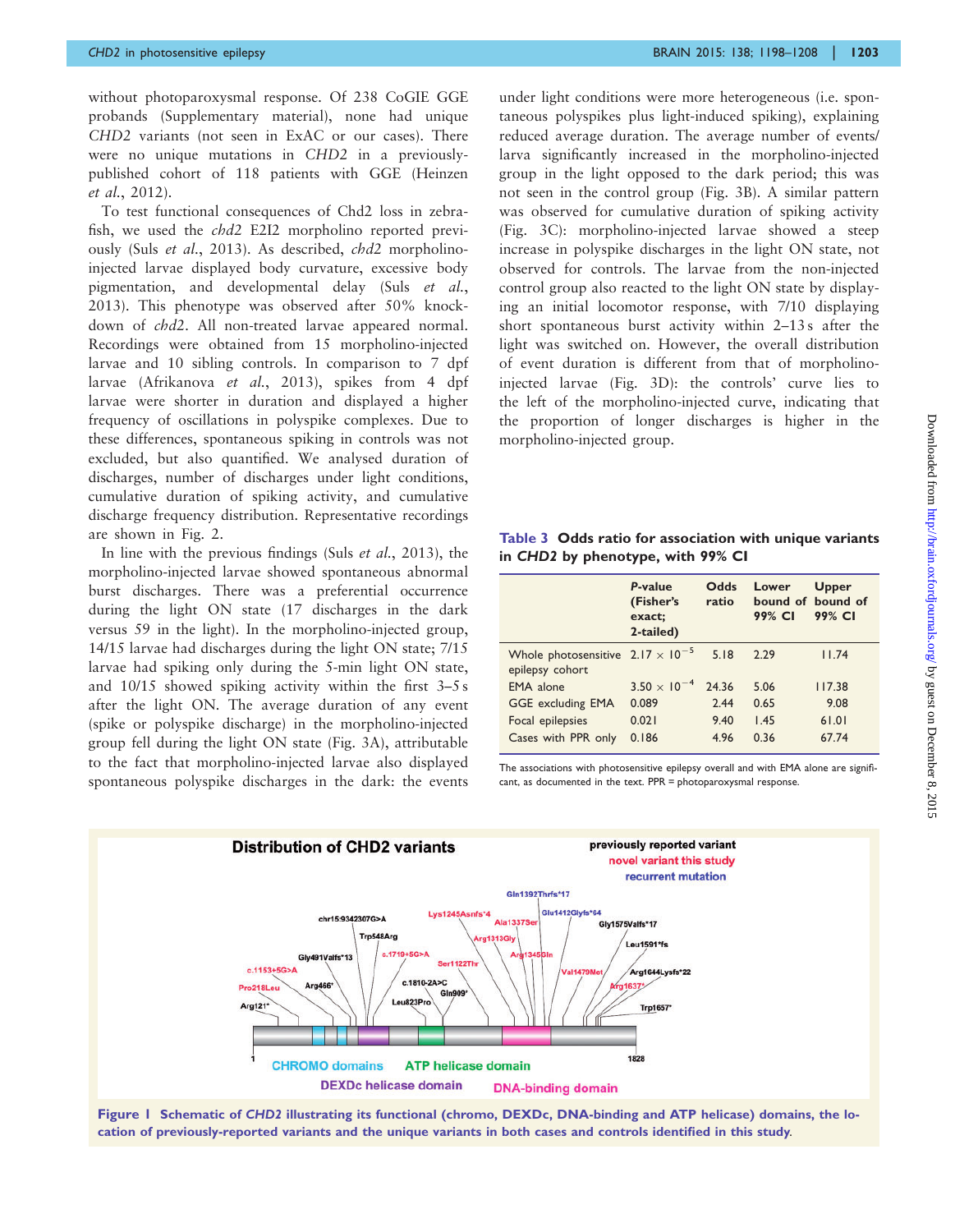#### <span id="page-6-0"></span>**Discussion**

We show an enrichment of unique variants in CHD2 with photosensitivity in the common epilepsies overall, identifying CHD2 as a photosensitive epilepsy gene. We also examined the distribution of unique variants by syndrome. CHD2 is also the first gene to be discovered for EMA, the archetypal photosensitive epilepsy syndrome. In CHD2 encephalopathy, though published phenotypes can be difficult to interpret, the seizure type of absence seizures with eyelid myoclonia, rather than the epilepsy syndrome, is seen in as many as 8/23 (35%) patients with de novo CHD2 mutation or deletion [\(Veredice](#page-9-0) et al., 2009; [Dhamija](#page-8-0) et al., [2011](#page-8-0); [Capelli](#page-8-0) et al., 2012; Carvill et al., 2013; Chénier et al.[, 2014](#page-8-0); Lund et al.[, 2014](#page-9-0)). Together, these results suggest that CHD2 is an important contributor to both the absence seizures with eyelid myoclonia seizure type and EMA epilepsy syndrome. For other epilepsy syndromes, CHD2 variation over-representation in the photosensitive GGE or the mixed cohort of photosensitive focal epilepsies failed to meet the corrected threshold for significance. A single unique CHD2 variant was found in one patient with photoparoxysmal response without seizures. In view of the comparatively small sizes of these syndrome cohorts, we can only confidently exclude effects with odds ratios greater than the upper limit for the 99% confidence intervals given in [Table 3](#page-5-0). Further studies in larger cohorts of these phenotypes would seem warranted.

Previous studies of photoparoxysmal response support a model of significant genetic heterogeneity and an overall complex genetic architecture [\(Sadleir](#page-9-0) et al., 2012; [Verrotti](#page-9-0) et al.[, 2012](#page-9-0); Taylor et al.[, 2013\)](#page-9-0): indeed, none of the

several linkage regions contain CHD2. Our findings confirm heterogeneity and complexity in the genetics of photosensitivity, but also suggest a single gene may contribute to photosensitivity in some cases. Two mutations we detected are recurrent: p.Glu1412Glyfs\*64, previously reported in epileptic encephalopathy with marked photosensitivity [\(Carvill](#page-8-0) et al., 2013); and p.Gln1392Thrfs\*17, in Lennox-Gastaut syndrome with photosensitivity (Lund et al.[, 2014](#page-9-0)). The unique variants detected are, as a group, predicted to be amongst the most deleterious variants possible ([Kircher](#page-9-0) et al.[, 2014](#page-9-0)) and CHD2 is amongst the genes least tolerant of functional variation ([Petrovski](#page-9-0) et al., 2013; Residual Variation Intolerance Score 2.37).

CHD2 does not encode an ion channel, opening up new avenues for research into cortical excitability. CHD2 is one of nine genes from a highly-conserved protein family with a unique domain combination: two N-terminal chromatinorganization modifier (chromo), SNF2-related helicase/ ATPase and DNA-binding domains [\(Woodage](#page-9-0) et al., [1997; Schuster](#page-9-0) et al., 2002; [Kulkarni](#page-9-0) et al., 2008). Chd2 knockdown zebrafish have multiple developmental abnormalities, abnormal movements and epileptiform discharges (Suls et al[., 2013\)](#page-9-0). Disruption of Chd2 in mice causes embryonic death in some heterozygote pups and a complex phenotype including growth retardation and lordokyphosis [\(Marfella](#page-9-0) et al., 2006; [Kulkarni](#page-9-0) et al., 2008): epilepsy has not yet been described. Interestingly, the reported human mutations do not cluster to accessory domains of the protein and no obvious pattern has emerged. Recent data demonstrated that the N-terminal region of CHD2 plays an inhibitory role, reducing DNA affinity and ATPase activity which may confer specificity, while the C-terminus enhances DNA binding and stimulates ATPase activity



Figure 2 Representative tectal field recordings of 4-dpf zebrafish larvae. Background fragment of non-treated wild-type control in the dark (A); reaction of a non-injected fish to light ON - movement artefacts (wavy background) and a very short spike were observed (B); response to light ON of the morpholino-injected larvae: significantly more spiking activity is seen (C). The scale is the same for all three fragments.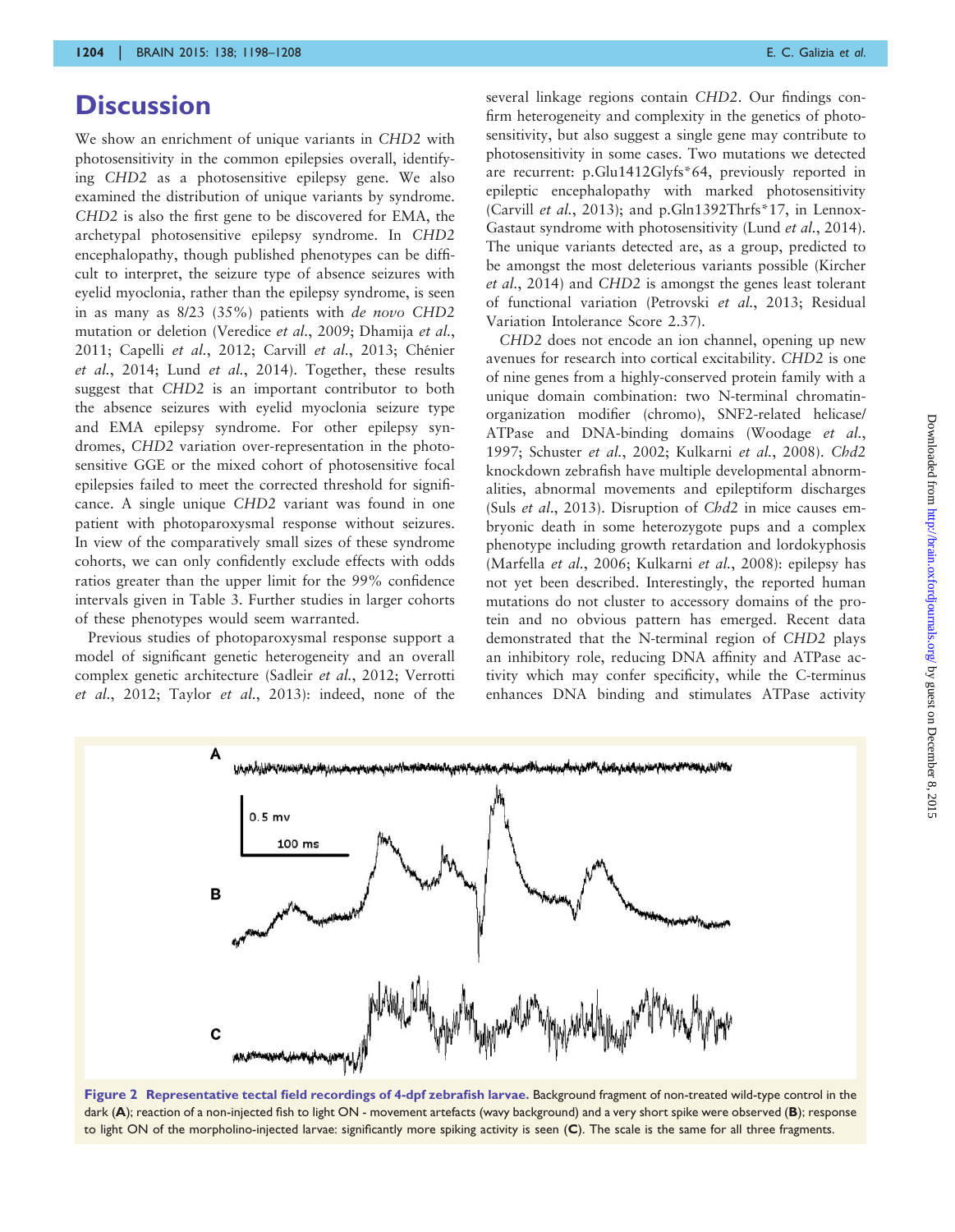<span id="page-7-0"></span>(Liu et al[., 2015\)](#page-9-0). Additional studies investigating protein interacting partners and post-translational modifications of CHD2 will be necessary to understand how abnormal CHD2 leads to photosensitive epilepsy.

Our zebrafish data show that partial (50%) loss of chd2 function causes photosensitivity. Although Suls [et al.](#page-9-0) [\(2013\)](#page-9-0) showed chd2 knockdown could cause seizures, photosensitivity was not studied. Although normal zebrafish show complex sensitivity to light ([Moore and](#page-9-0) [Whitmore, 2014](#page-9-0)), and untreated larvae show minor sensitivity to sudden exposure to light, morpholino-injected larvae show significantly more spiking activity on sudden light exposure. Photosensitivity on constant, rather than only flickering, light exposure has been described in humans (Oguni et al.[, 2001\)](#page-9-0). The functional consequences of each of the human mutations we detected is not known, but some at least very probably lead to loss of function, as caused by partial chd2 knockdown that results in markedly enhanced photosensitivity in zebrafish. Together, these data strongly suggest that some human CHD2 mutations cause photosensitivity.

There are potential limitations of our work. Different sequencing platforms were used for the various studied groups. However, we note that all unique variants in cases were confirmed by a second method, whereas for ExAC controls we used a liberal threshold to maximize sensitivity to unique variants, such that a proportion of variants selected from ExAC will be false positive: the net result of this overall conservative approach is only to reduce study power. The ExAC cohort is also the biggest relevant control data set available, and the most likely of any existing data set to provide an accurate estimate of the



Figure 3 Electrographic activity of zebrafish larvae with chd2 knockdown and light ON stimulus. Zebrafish larvae (4 dpf) were kept in the dark (or darkened environment, if not possible otherwise) for all groups in Danieau's medium. Tectal field recordings were performed for the first 5 min in the dark and subsequently in light ON state for the following 5 min in morpholino-injected larvae ( $n = 15$ ) and non-injected larvae  $(n = 10)$ . A spiking episode, either spontaneous or evoked by light, was defined as a paroxysm of high-frequency (200–500 Hz) activity with the amplitude exceeding three times the background. Average duration of spiking events  $\pm$  SEM detected per condition is shown in  $A$ . Average number of events per fish  $\pm$  SEM is shown in B. Cumulative duration of spiking activity per fish as seconds  $\pm$  SEM is shown in C. Cumulative frequency distribution of spiking episodes is shown in D: morpholino-injected larvae show more activity than any of the non-injected controls, and a higher photosensitivity (curve shift to the right in the light compared to the dark recordings). \*P < 0.05 and \*\*P < 0.01 Mann-Whitney test.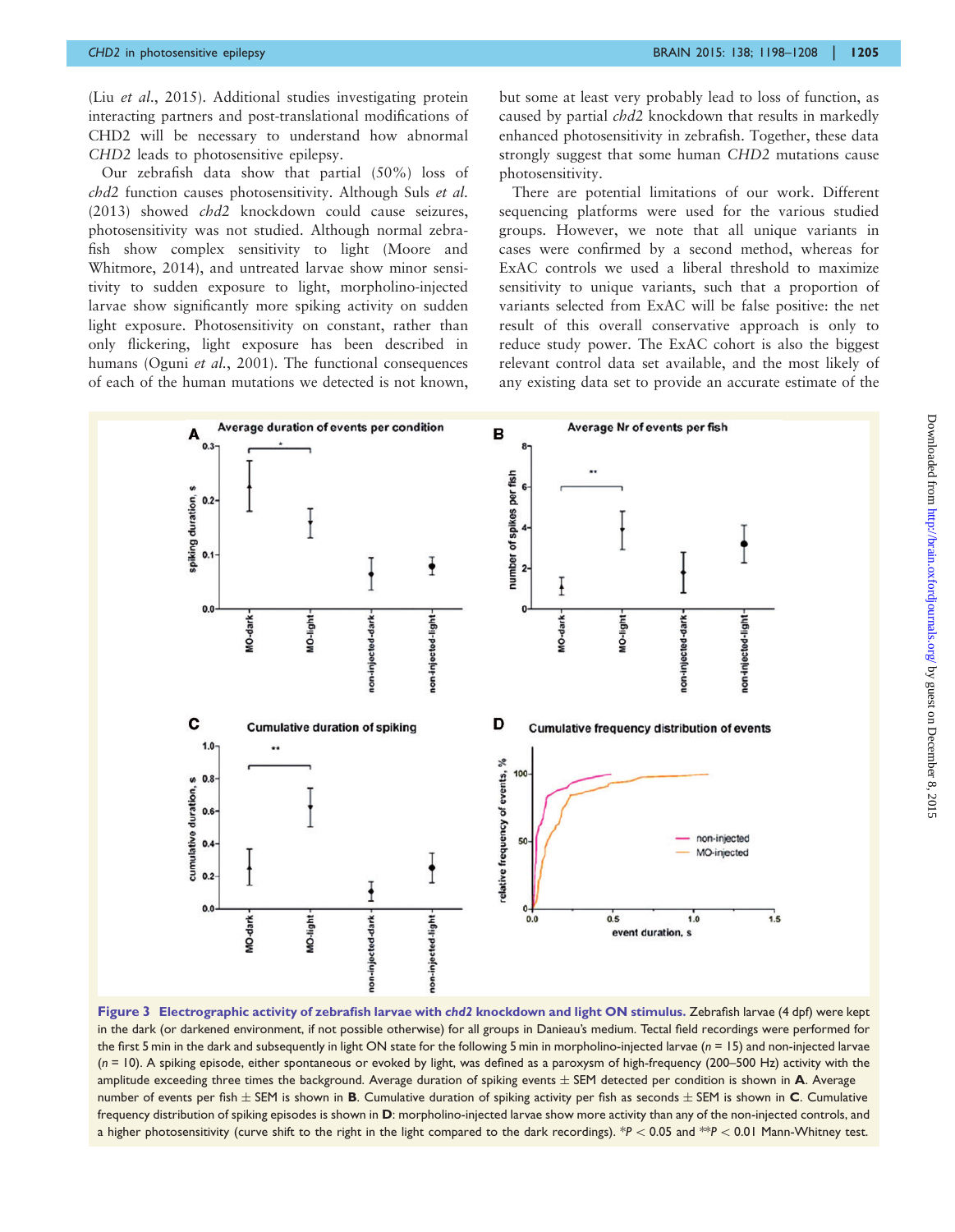<span id="page-8-0"></span>true frequency of unique variation in CHD2 in a population not enriched for photosensitive epilepsy. Taking all these factors into account, the use of different platforms is very unlikely to have generated false positive results indeed, we are more likely to have underestimated unique variant numbers in cases. It is also possible that our choice of statistical test may have missed a true association between rare variation in CHD2 and GGE (irrespective of photoparoxysmal response or photosensitivity), and we did not test whether CHD2 variation contributes to epilepsy more broadly: we therefore cannot exclude the possibility that rare CHD2 variation contributes to epilepsy per se. Lack of parental samples meant we could only confirm variants were de novo in two patients. Family samples were only available in one other case (Case 9): the variant was inherited from a clinically-unaffected mother in whom no EEG studies had been carried out.

Our results provide evidence for a specific gene in a particular trait in epilepsy. Understanding the genetic basis of the photosensitivity trait is a first step to elucidating the biology that underlies photoparoxysmal response and its relation to epilepsy. Human photosensitive epilepsy paradigms have facilitated epilepsy treatment discoveries (French et al., 2014): understanding photoparoxysmal response biology may increase the value of these paradigms. Our findings may also provide new directions for understanding human cortical excitability.

#### Acknowledgements

We thank all the participants and their families. We thank the NE Thames Regional Genetics Service and the Institute of Neurology for the use of the laboratory facilities. The authors would like to thank the Exome Aggregation Consortium and the groups that provided exome variant data for comparison. A full list of contributing groups can be found at [http://exac.broadinstitute.org/about.](http://exac.broadinstitute.org/about) We thank Dr S. Balestrini for technical help.

## Funding

Funding was provided by the Wellcome Trust (SMS, grant 084730), the Henry Smith Charity (SMS), Action Medical Research (SMS), National Institutes of Health (HCM R56NS69605), National Health and Medical Research Council of Australia (SFB, IES), Health Research Council of New Zealand (LGS), The Netherlands National Epilepsy Fund (grant 04-08 to B.P.C.K), German Research Foundation (HE 5415 3-1) within the EuroEPINOMICS framework of the Eurocores program by the European Science Foundation (ESF), intramural funds of the University of Kiel, Germany. H.L., P.N. and T.S. received grants by the EuroEPINOMICS programme (German Research Council, DFG grant numbers: HL: LE1030/11- 1; PN: NU50/8-1, TS: SA434/5-1) within the

EUROCORES framework of the European Science Foundation (ESF); the collection of the CoGIE cohort was also supported by the EuroEPINOMICS program. Patient collection in Europe was partly made possible thanks to the European FP6 Marie Curie Excellence Grant on Visual Sensitivity MEXCT-CT-2005-024224. CVE is an Industrial Research Fund mandate holder of the KU Leuven. This work was partly undertaken at UCLH/UCL, which received a proportion of funding from the Department of Health's NIHR Biomedical Research Centres funding scheme.

## Supplementary material

[Supplementary material](http://brain.oxfordjournals.org/lookup/suppl/doi:10.1093/brain/awv052/-/DC1) is available at *Brain* online.

#### **References**

- Afrikanova T, Serruys A-SK, Buenafe OEM, Clinckers R, Smolders I, de Witte PA, et al. Validation of the zebrafish pentylenetetrazol seizure model: locomotor versus electrographic responses to antiepileptic drugs. PloS One 2013; 8: e54166.
- Capelli LP, Krepischi ACV, Gurgel-Giannetti J, Mendes MF, Rodrigues T, Varela MC, et al. Deletion of the RMGA and CHD2 genes in a child with epilepsy and mental deficiency. Eur J Med Genet 2012; 55: 132–4.
- Carvill GL, Heavin SB, Yendle SC, McMahon JM, O'Roak BJ, Cook J, et al. Targeted resequencing in epileptic encephalopathies identifies de novo mutations in CHD2 and SYNGAP1. Nat Genet 2013; 45: 825–30.
- Chénier S, Yoon G, Argiropoulos B, Lauzon J, Laframboise R, Ahn JW, et al. CHD2 haploinsufficiency is associated with developmental delay, intellectual disability, epilepsy and neurobehavioural problems. J Neurodev Disord 2014; 6: 9.
- Cnossen WR, te Morsche RHM, Hoischen A, Gilissen C, Chrispijn M, Venselaar H, et al. Whole-exome sequencing reveals LRP5 mutations and canonical Wnt signaling associated with hepatic cystogenesis. Proc Natl Acad Sci USA 2014; 111: 5343–8.
- De Kovel CGF, Pinto D, Tauer U, Lorenz S, Muhle H, Leu C, et al. Whole-genome linkage scan for epilepsy-related photosensitivity: a mega-analysis. Epilepsy Res 2010; 89: 286–94.
- Dhamija R, Breningstall G, Wong-Kisiel L, Dolan M, Hirsch B, Wirrell E. Microdeletion of chromosome 15q26.1 in a child with intractable generalized epilepsy. Pediatr Neurol 2011; 45: 60–2.
- Epi4K Consortium, Epilepsy Phenome/Genome Project, Allen AS, Berkovic SF, Cossette P, Delanty N, Dlugos D, Eichler EE, et al. De novo mutations in epileptic encephalopathies. Nature 2013; 501: 217–21.
- French JA, Krauss GL, Kasteleijn D, DiVentura BD, Bagiella E. Effects of marketed antiepileptic drugs and placebo in the human photosensitivity screening protocol. Neurotherapeutics 2014; 11: 412–18.
- Gregory RP, Oates T, Merry RT. Electroencephalogram epileptiform abnormalities in candidates for aircrew training. Electroencephalogr Clin Neurophysiol 1993; 86: 75–7.
- Heinzen EL, Depondt C, Cavalleri GL, Ruzzo EK, Walley NM, Need AC, et al. Exome sequencing followed by large-scale genotyping fails to identify single rare variants of large effect in idiopathic generalized epilepsy. Am J Hum Genet 2012; 91: 293–302.
- Kasteleijn-Nolst Trenité D, Rubboli G, Hirsch E, Martins da Silva A, Seri S, Wilkins A, et al. Methodology of photic stimulation revisited: updated European algorithm for visual stimulation in the EEG laboratory. Epilepsia 2012; 53: 16–24.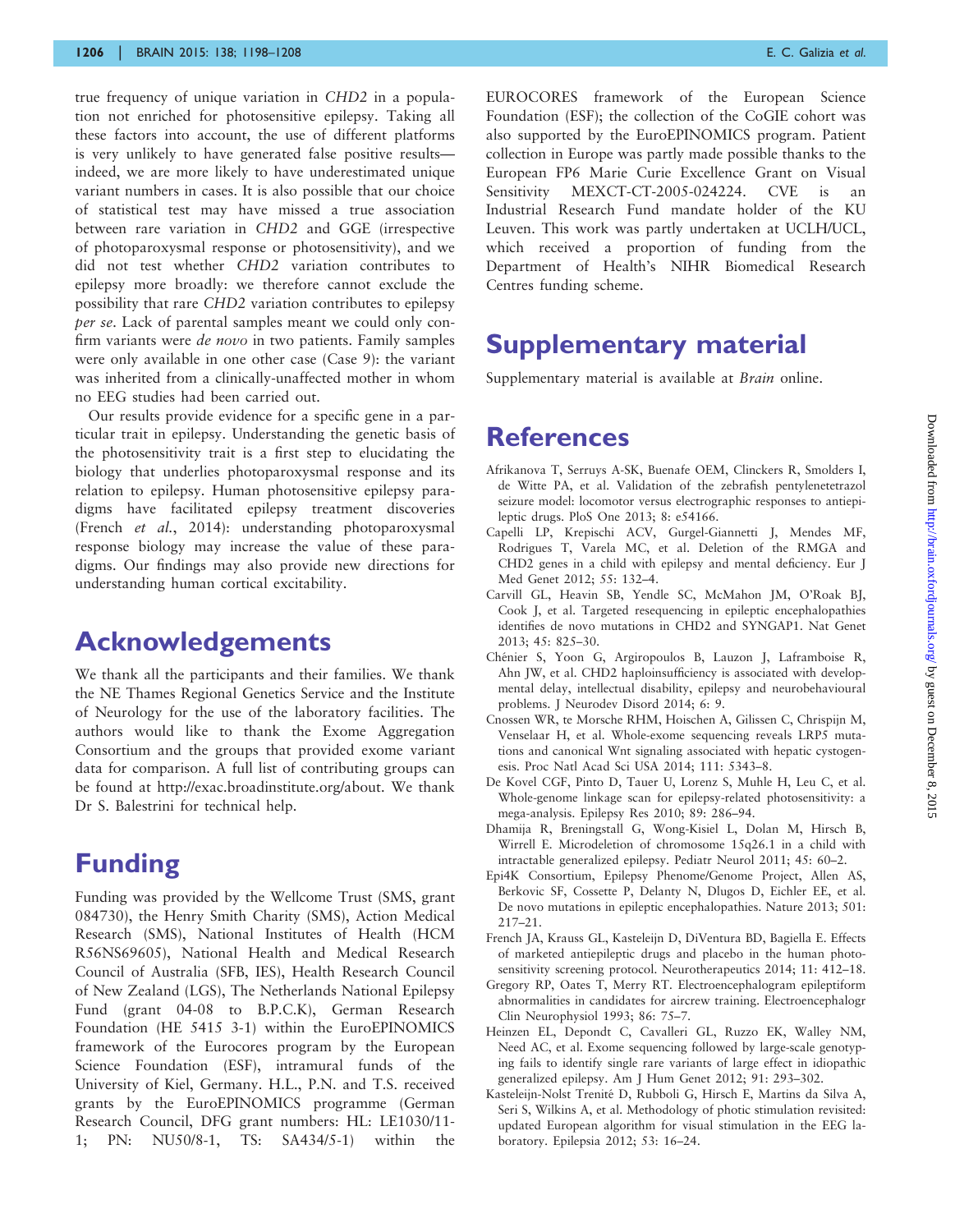- <span id="page-9-0"></span>Kasteleijn-Nolst Trenite D, Silva L, Maureza M. Prevelance of photoparoxysmal EEG responses in normal children and adolescents in Teofile Otoni, Brazil; 2001-2002. Epilepsia 2003; 44 (Suppl 8): 48.
- Kircher M, Witten DM, Jain P, O'Roak BJ, Cooper GM, Shendure J. A general framework for estimating the relative pathogenicity of human genetic variants. Nat Genet 2014; 46: 310–5.
- Koeleman BPC, de Kovel CGF, Kasteleijn-Nolst Trenité DGA. Photoparoxysmal EEG response and genetic dissection of juvenile myoclonic epilepsy. Epilepsy Behav 2013; 28 (Suppl 1): S69–71.
- Kulkarni S, Nagarajan P, Wall J, Donovan DJ, Donell RL, Ligon AH, et al. Disruption of chromodomain helicase DNA binding protein 2 (CHD2) causes scoliosis. Am J Med Genet A 2008; 146A: 1117–27.
- Liu JC, Ferreira CG, Yusufzai T. Human CHD2 Is a Chromatin Assembly ATPase Regulated by Its Chromo- and DNA-binding Domains. J Biol Chem 2015; 290: 25–34.
- Lu Y, Waltz S, Stenzel K, Muhle H, Stephani U. Photosensitivity in epileptic syndromes of childhood and adolescence. Epileptic Disord 2008; 10: 136–43.
- Lund C, Brodtkorb E, Oye A-M, Røsby O, Selmer KK. CHD2 mutations in Lennox-Gastaut syndrome. Epilepsy Behav 2014; 33: 18–21.
- Lund C, Brodtkorb E, Røsby O, Rødningen OK, Selmer KK. Copy number variants in adult patients with Lennox-Gastaut syndrome features. Epilepsy Res 2013; 105: 110–17.
- Marfella CGA, Ohkawa Y, Coles AH, Garlick DS, Jones SN, Imbalzano AN. Mutation of the SNF2 family member Chd2 affects mouse development and survival. J Cell Physiol 2006; 209: 162–71.
- Moore HA, Whitmore D. Circadian rhythmicity and light sensitivity of the zebrafish brain. PloS One 2014; 9: e86176.
- Mullen SA, Carvill GL, Bellows S, Bayly MA, Trucks H, Lal D, et al. Copy number variants are frequent in genetic generalized epilepsy with intellectual disability. Neurology 2013; 81: 1507–14.
- Newmark ME, Penry JK. Photosensitivity and epilepsy: a review. New York: Raven Press; 1979.
- Oguni H, Hayashi K, Awaya Y, Fukuyama Y, Osawa M. Severe myoclonic epilepsy in infants–a review based on the Tokyo Women's Medical University series of 84 cases. Brain Dev 2001; 23: 736–48.
- Petrovski S, Wang Q, Heinzen EL, Allen AS, Goldstein DB. Genic intolerance to functional variation and the interpretation of personal genomes. PLoS Genet 2013; 9: e1003709.
- Quirk JA, Fish DR, Smith SJ, Sander JW, Shorvon SD, Allen PJ. Incidence of photosensitive epilepsy: a prospective national study. Electroencephalogr Clin Neurophysiol 1995; 95: 260–7.
- Sadleir LG, Vears D, Regan B, Redshaw N, Bleasel A, Scheffer IE. Family studies of individuals with eyelid myoclonia with absences. Epilepsia 2012; 53: 2141–8.
- Schuster EF, Stöger R. CHD5 defines a new subfamily of chromodomain-SWI2/SNF2-like helicases. Mamm Genome 2002; 13: 117–19.
- So EL, Ruggles KH, Ahmann PA, Olson KA. Prognosis of photoparoxysmal response in nonepileptic patients. Neurology 1993; 43: 1719–22.
- Suls A, Jaehn JA, Kecskés A, Weber Y, Weckhuysen S, Craiu DC, et al. De novo loss-of-function mutations in CHD2 cause a feversensitive myoclonic epileptic encephalopathy sharing features with Dravet syndrome. Am J Hum Genet 2013; 93: 967–75.
- Tauer U, Lorenz S, Lenzen KP, Heils A, Muhle H, Gresch M, et al. Genetic dissection of photosensitivity and its relation to idiopathic generalized epilepsy. Ann Neurol 2005; 57: 866–73.
- Taylor I, Berkovic SF, Scheffer IE. Genetics of epilepsy syndromes in families with photosensitivity. Neurology 2013; 80: 1322–9.
- Taylor I, Marini C, Johnson MR, Turner S, Berkovic SF, Scheffer IE. Juvenile myoclonic epilepsy and idiopathic photosensitive occipital lobe epilepsy: is there overlap? Brain J Neurol 2004; 127: 1878–86.
- Thomas RH, Zhang LM, Carvill GL, Archer JS, Heavin SB, Mandelstam SA, et al. CHD2 myoclonic encephalopathy is frequently associated with self-induced seizures. Neurology 2015. pii: 10.1212/WNL.0000000000001305.
- Veredice C, Bianco F, Contaldo I, Orteschi D, Stefanini MC, Battaglia D, et al. Early onset myoclonic epilepsy and 15q26 microdeletion: observation of the first case. Epilepsia 2009; 50: 1810–15.
- Verrotti A, Beccaria F, Fiori F, Montagnini A, Capovilla G. Photosensitivity: epidemiology, genetics, clinical manifestations, assessment, and management. Epileptic Disord Int Epilepsy J Videotape 2012; 14: 349–62.
- Wain LV, Sayers I, Soler Artigas M, Portelli MA, Zeggini E, Obeidat M, et al. Whole exome re-sequencing implicates CCDC38 and cilia structure and function in resistance to smoking related airflow obstruction. PLoS Genet 2014; 10: e1004314.
- Walter WG, Dovey VJ, Shipton H. Analysis of the electrical response of the human cortex to photic stimulation. Nature 1946; 158: 540.
- Waltz S, Stephani U. Inheritance of photosensitivity. Neuropediatrics 2000; 31: 82–5.
- Woodage T, Basrai MA, Baxevanis AD, Hieter P, Collins FS. Characterization of the CHD family of proteins. Proc Natl Acad Sci USA 1997; 94: 11472–7.

## Appendix 1

#### EuroEPINOMICS CoGIE Consortium

Aarno Palotie, Wellcome Trust Sanger Institute, Wellcome Trust Genome Campus, Hinxton, Cambridgeshire, UK; Institute for Molecular Medicine Finland, University of Helsinki, Helsinki, Finland; Program in Medical and Population Genetics and Genetic Analysis Platform, The Broad Institute of MIT and Harvard, Cambridge, USA;

Anna-Elina Lehesjoki, Folkhälsan, Institute of Genetics, Helsinki, Finland; Research Programs Unit, Molecular Neurology, University of Helsinki, Helsinki, Finland; Neuroscience Center, University of Helsinki, Helsinki, Finland;

Ann-Kathrin Ruppert, Cologne Center for Genomics, University of Cologne, Cologne, Germany; Auli Siren, Outpatient Clinic for Persons with Intellectual Disablity, Tampere University Hospital, Tampere, Finland;

Bobby Koeleman, Department of Medical Genetics, Division of Biomedical Genetics, University Medical Center Utrecht, Utrecht, Netherlands;

Dennis Lal, Cologne Center for Genomics, University of Cologne, Cologne, Germany;

Federico Zara, Laboratory of Neurogenetics, Pediatric Neurology and Muscular Diseases Unit, Department of Neurosciences, Gaslini Institute, Genova, Italy;

Felicitas Becker, Department of Neurology and Epileptology, Hertie Institute for Clinical Brain Research, University of Tübingen, Tübingen, Germany;

Hande Caglayan, Department of Molecular Biology and Genetics, Bogazici University, Istanbul, Turkey;

Helle Hjalgrim, Danish Epilepsy Centre, Dianalund, Denmark Institute for Regional Health Services, University of Southern Denmark, Odense, Denmark;

Hiltrud Muhle, University Medical Center Schleswig-Holstein, Christian-Albrechts University, Kiel, Germany;

Holger Lerche, Department of Neurology and Epileptology, Hertie Institute for Clinical Brain Research, University of Tübingen, Germany;